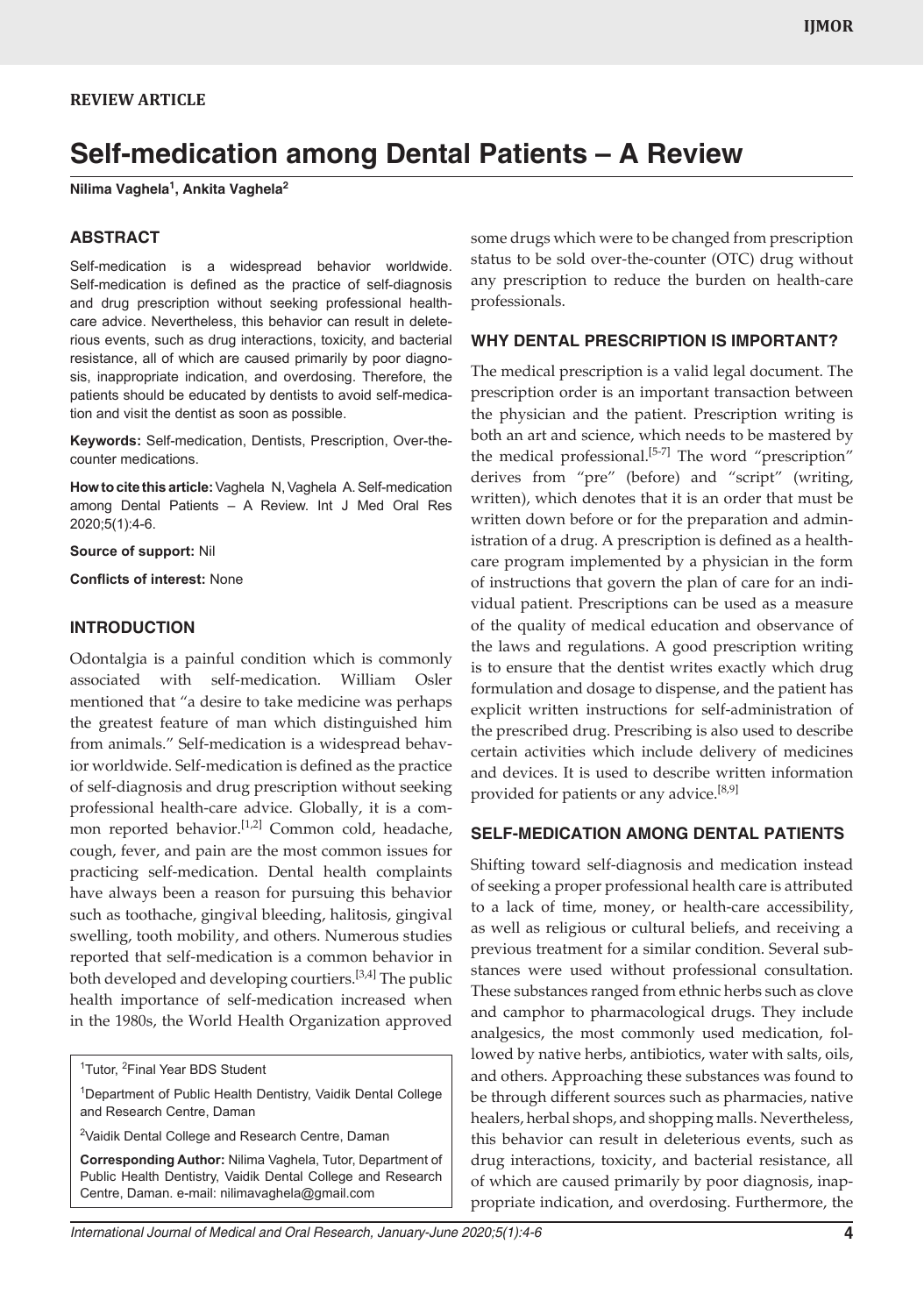source of information and advice of the medications used for self-medication varied widely to include pharmacists, relatives, friends, social media, media websites, traditional practitioners, and person's own knowledge and experience. Adverse drug events, including interactions between drugs and diet, dietary supplements, and other drugs are likely to increase as North Americans live longer, have more chronic conditions and take more medications.[10-15] In the United States, 40% of adults 65 years of age or older regularly take 5–9 medications and  $18\%$  take 10 or more.<sup>[2]</sup> Similarly, recent data from the Canadian Institute for Health Information show that almost two-thirds (62%) of Canadians age 65 and older are using 5 or more classes of prescription drugs.[3]Age-related physiological changes, a greater degree of frailty, a larger number of coexisting and comorbid conditions, and polypharmacy have been associated with increased risk of adverse events.<sup>[4,5]</sup> Older adults are nearly 7 times more likely than younger people to have an adverse drug event that requires admission to the hospital.<sup>[6]</sup> Given the prevalence of medication use among consumers and the aging population, drug-drug interactions warrant consideration in dental practice. In addition, as nearly 70% of patients do not discuss their use of supplements, vitamins, and OTC medications with their health-care providers, oral health-care professionals should ask all patients about their use of these medications.<sup>[7]</sup> Self-medication use by patients can have an impact on care in contemporary dental practice. Research shows that knowledge of a patient's medication use provides information on his or her medical history and diagnoses that may have implications for the oral condition and subsequent delivery of dental care. In addition, oral complications of systemic medications, such as xerostomia, have repercussions in oral care due to their impact on risk of oral disease. Further, concerns include potential interactions between reported frequently used medications and medications that are commonly used in dentistry.<sup>[10]</sup>

Research has also evaluated allergy risk due to self-medication. From a dental perspective, all allergies to medications are particularly noteworthy as almost every drug class reported in various studies falls into categories of medications that are commonly used in the dental practice.<sup>[10]</sup> Many of these allergies can have significant implications for planned dental treatment. If noted on a patient record, the nature of the reaction must be investigated as many patients confuse allergic reactions with intolerances, for example, most gastrointestinal symptoms represent side effects of medications rather than true allergic reactions. This is important information as a patient who is considered allergic to a medication should avoid exposure, and clinicians

should avoid prescribing such drugs to these patients. Another limitation is the lack of specific investigation into the prevalence of illicit drug use. Self-reporting of such drug use is likely unreliable, and these drugs are prone to interactions with many OTC and prescription drugs and dietary supplements.[11-13] Even in a research setting, few patients are willing to self-report use of illicit medications despite the importance of this information to their safe care.<sup>[14-16]</sup> There has been a significant increase in research around screening and brief intervention as it applies to patients who are at risk of health problems resulting from substance abuse. As a Public Health Initiative, the aim of this review is to improve community health by reducing the prevalence of self-medication.

#### **CONCLUSION**

Given the prevalence of the use of both prescription and OTC drugs, accurate recording of a patient's medication profile is necessary to guide contemporary dental practice and mitigate potential risk. Medication use and medication allergies provide information about a patient's medical history and diagnoses that may affect the oral condition and delivery of dental care. Additional concerns include potential interactions between frequently used medications reported by patients and medications that are commonly used in dentistry, with the result that medication use by patients can impact care in contemporary dental practice. There must also be proper legislation which should limit the scale of drug without prescription. Moreover, professional organizations must create public awareness. Close consideration of these issues is required to provide the best care and optimal patient safety.

### **REFERENCES**

- 1. World Health Organization. Guidelines for the Regulatory Assessment of Medicinal Products for Use in Self-medication. Geneva, Switzerland: World Health Organization; 2000.
- 2. Chaudhary H, Shah K. Self medication practices in dental patients in rural Gujarat, India. Int J Oral Care Res 2015;3:15-20.
- 3. Cohen LA, Bonito AJ, Akin DR, Manski RJ, Macek MD, Edwards RR, *et al*. Toothache pain: Behavioral impact and self-care strategies. Spec Care Dentist 2009;29:85-95.
- Daniel AB, Nagaraj K, Kamath R. Prevalence and determinants of tobacco use in a highly literate rural community in southern India. Natl Med J India 2008;21:163-5.
- 5. Loyola Filho AI, Lima-Costa MF, Uchôa E. Bambuí Project: A qualitative approach to self-medication. Cad Saude Publica 2004;20:1661-9.
- 6. Adedapo HA, Lawal AO, Adisa AO, Adeyemi BF. Nondoctor consultations and self-medication practices in patients seen at a tertiary dental center in Ibadan. Indian J Dent Res 2011;22:795-8.

*International Journal of Medical and Oral Research, January-June 2020;5(1):4-6* **5**